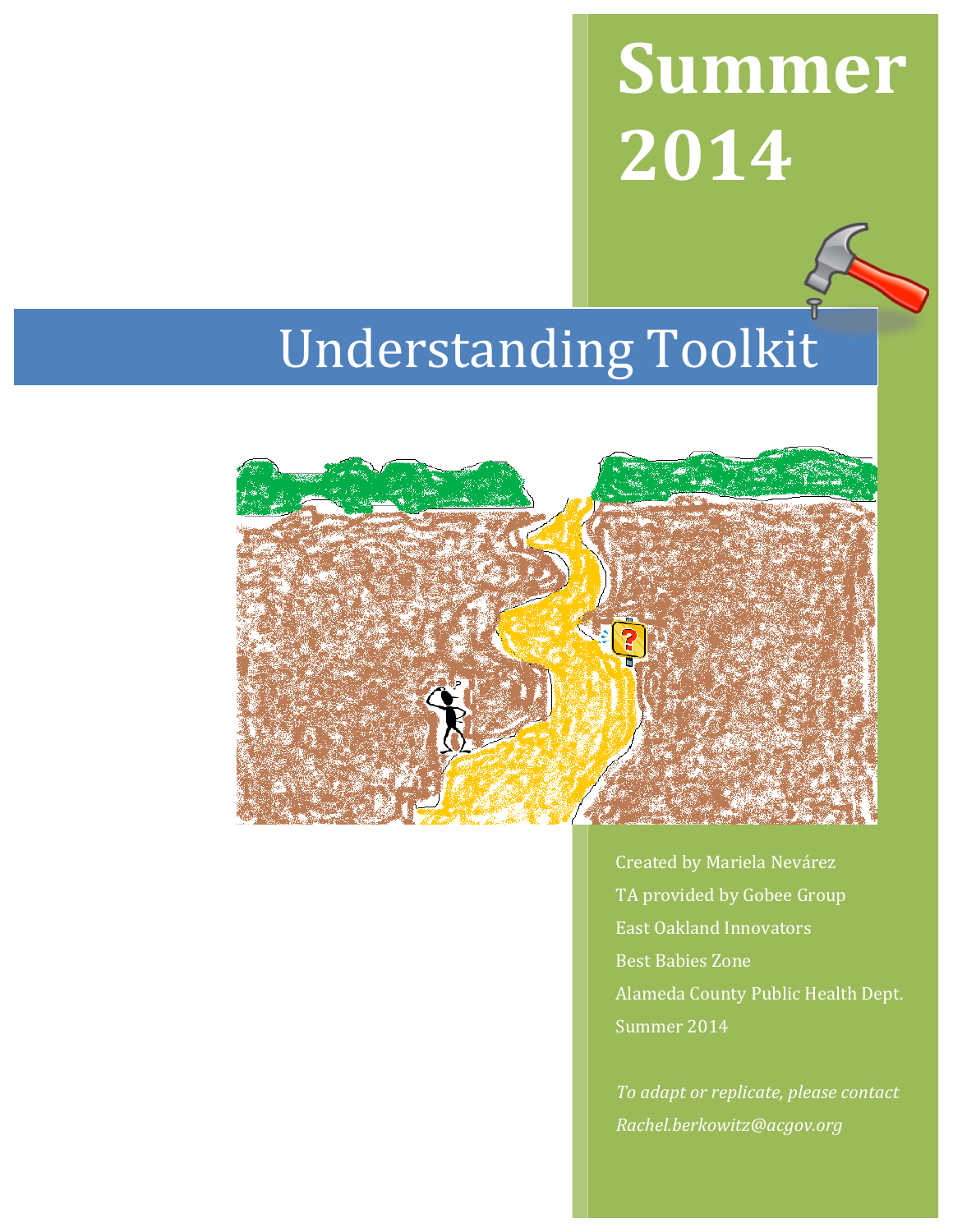



### **Contents**

Introduction: 

- I. Background
- II. Why Understand?
- III. Descriptions of Tools for each Stage

Understanding Tools for Step 1:

- a) Walkabout $<sup>1</sup>$ </sup>
- b) Community Asset Map<sup>1</sup>
- c) Photovoice
- d) SWOT Analysis (Strengths, Weaknesses, Opportunities & Threats)
- e) Brainstorm Map<sup>1</sup>
- f) Behavioral Mapping
- g) Secondary Research

Understanding Tools for Step 2:

- a) Interview<sup>1</sup>
- b) Survey
- c) Townhall Meeting
- d) Photovoice
- e) Focus Group

Understanding Tools for Step 3:

- a) Grid of Observations and Insights
- b) Force Field Analysis

Understanding Tools for Step 4:

- a) Brainstorm Insights<sup>1</sup>
- IV. Conclusion

<sup>&</sup>lt;u> 1989 - Jan Samuel Barbara, margaret e</u>  $1$  Tools used during the QuickWin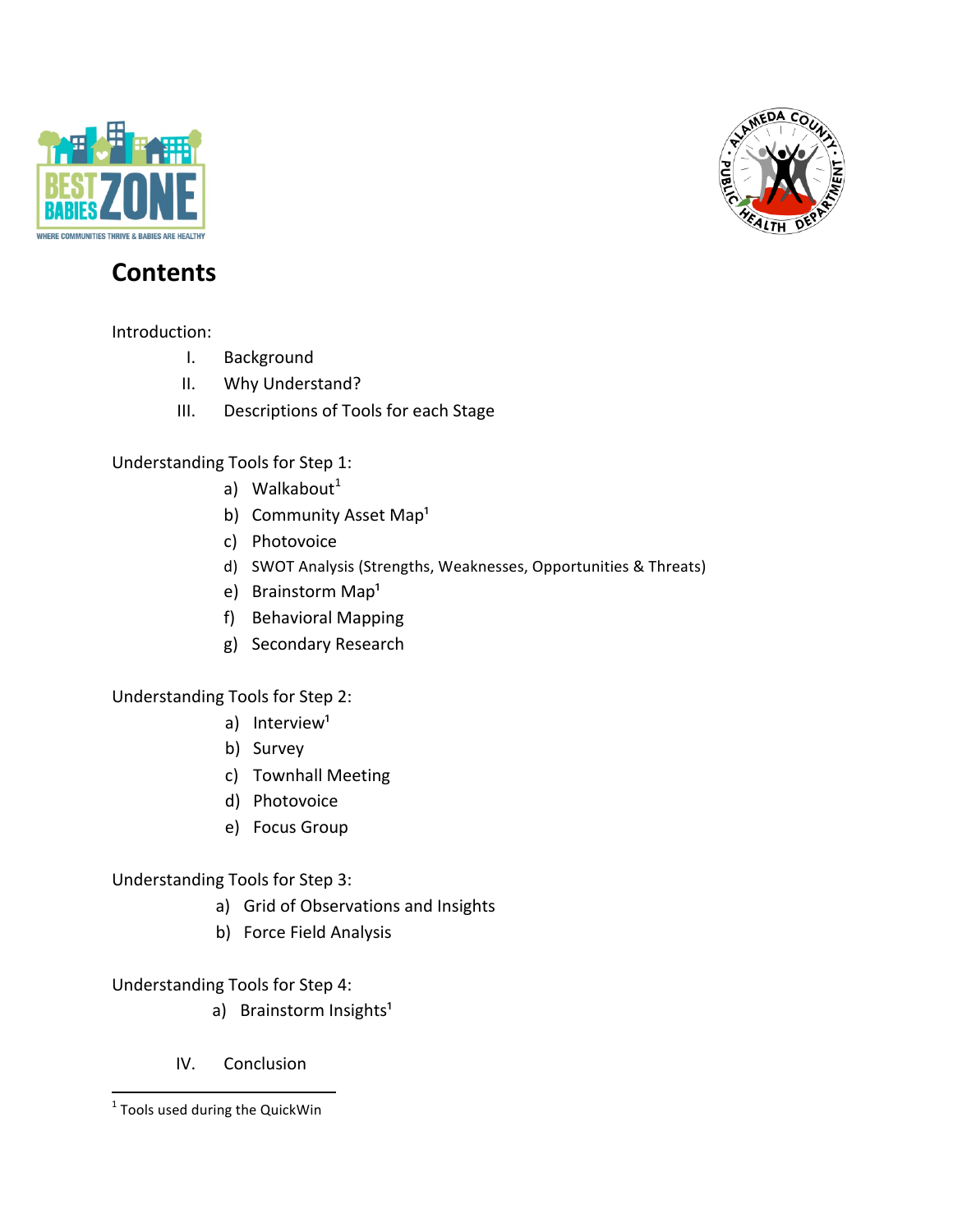## **Introduction:**

#### **I. Background**

The Understanding Phase is the first phase of the Design Thinking process. Design Thinking is a model that can be adapted for a community-driven process for future project development efforts. Essentially, it is a way to think about, plan and carry out projects. See page 4 for a visual of the Design Thinking process. 

One of the objectives of the Understanding Phase is for the East Oakland Innovators to develop a deeper understanding of those affected by issues as well as some of the driving forces for these issues. Part of the understanding phase is identifying neighborhood assets, needs and priorities. The East Oakland Innovators project specifically seeks to identify and utilize assets already existing in the Castlemont neighborhood to build power and bring about change. The four focus areas to bring about change are **Education, Safety and Violence, Community** 

**Building and Local Economy.** 

There are four steps that make up the Understanding Phase. (See below.) This toolkit includes activities to support you as you move through each step. However, feel free to return to a previous step or shift from the order to best help your **project**. For example, if you are working on the second step of researching a topic area and realize that it might be helpful to do another walkabout (which is part of step 1), go ahead and do this so that you have a solid understanding of the topic before moving on and narrowing and redefining your HMW question. As an EOI if you are reading this, at this point you have brainstormed your HMW questions, chosen

At this point, you have *brainstormed your HMW questions, chosen your topic area and gotten into groups. You* will then use the tools in *this* toolkit to continue to *understand and create a more focused HMW question.* 

your topic area and gotten into groups. You will then use the tools in this toolkit to continue to understand and possibly re-create a new HMW question.

#### **4 Steps of the Understanding Phase**

- 1. Identifying assets, resources, needs and priorities in the community (within your focus area) to generate an **initial HMW question** that expresses the issue you want to address
- 2. Research and ask to better understand the issue
- 3. Extract insights based on what you have observed and learned
- 4. Narrow/redefine the HMW question based on those insights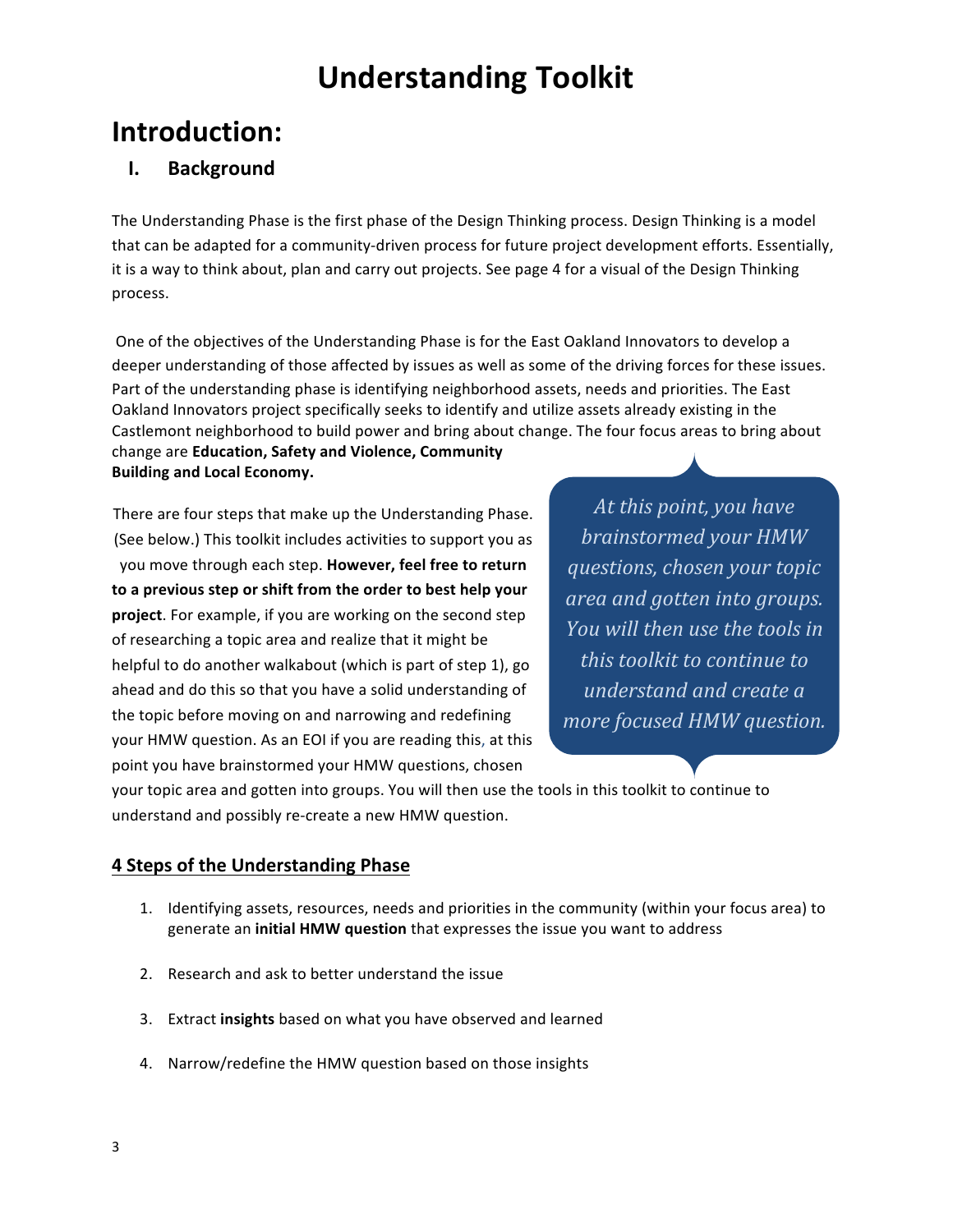**What is a HMW (How Might We) question**? A HMW question is a way of focusing on issues that are important.

**Examples:** HMW have more supermarkets and less liquor stores? HMW keep schools and police from targeting minorities? HMW offer free exercise for adults? HMW help parents stay involved in their child's education?

**What makes a good HMW question**? Below are some things you want to keep in mind.

- Communicates the needs and priorities of the community
- Inspires your team
- Is something you revisit and reword as you learn by doing
- Guides your work
- Provides focus and communicates the problem
- Can be answered by many possible solutions

(Cheat Sheet Created by Gobee Group)

## **Design Thinking Cheat Sheet**

#### **UNDERSTAND**

Shadowing: Follow people to understand what they do Data dive: Find and explore quantitative data to create insights Behavioral mapping: Track movements over time and space Secondary research: Use the Internet, go beyond journal articles Contextual interviews: Ask people what they do, as they do it

#### **IDEATE**

Analogous models: Look to other industries for similar problems Sticky brainstorming: Each team member generates ideas on sticky notes Dot voting: Prioritize ideas by having your team vote on ideas with "dots" Bottom-up clustering: Organize ideas into categories, to create more ideas Study the competition: See how others tackle the same problem

#### EXPERIMENT

Drawing: Sketch our your solution on paper

Scenarios: Describe how your solution works to interviewees

Roleplaying: Assume the role of your users with your team

Prototype: Build an inexpensive mockup of your solution

Do it yourself: If feasible, try out your solution on your own

Health Equity by Design Alameda County Public Health Department & Gobee

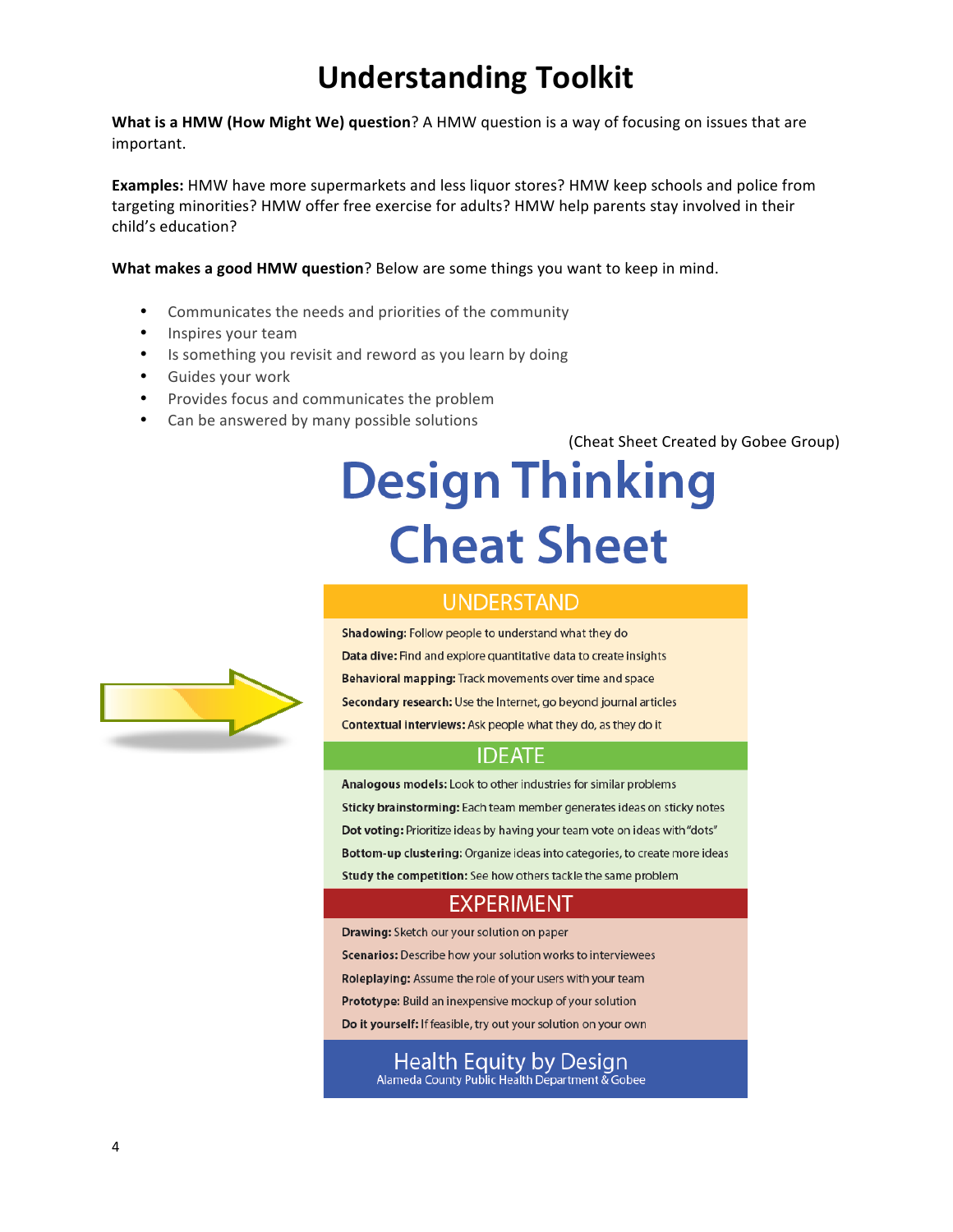#### **II.** Why Understand? When do we do this and why?

The Understanding Phase of Design Thinking is important to ensure that solutions come from community members who are experts versus outsiders. You try to understand to make sure the needs of the people are addressed. It is also central to getting input from other community members who will be affected by any changes made. Even though the EOIs are all residents or work within the Castlemont neighborhood, it is necessary to get a say from other community members to ensure that everyone's voice is heard and respected in the process. Some residents of the Castlemont neighborhood may have different perspectives on issues, based on their background and experiences. Furthermore, the Understanding Phase is critical to the design process because it clearly expresses the problem you are trying to address in your projects.

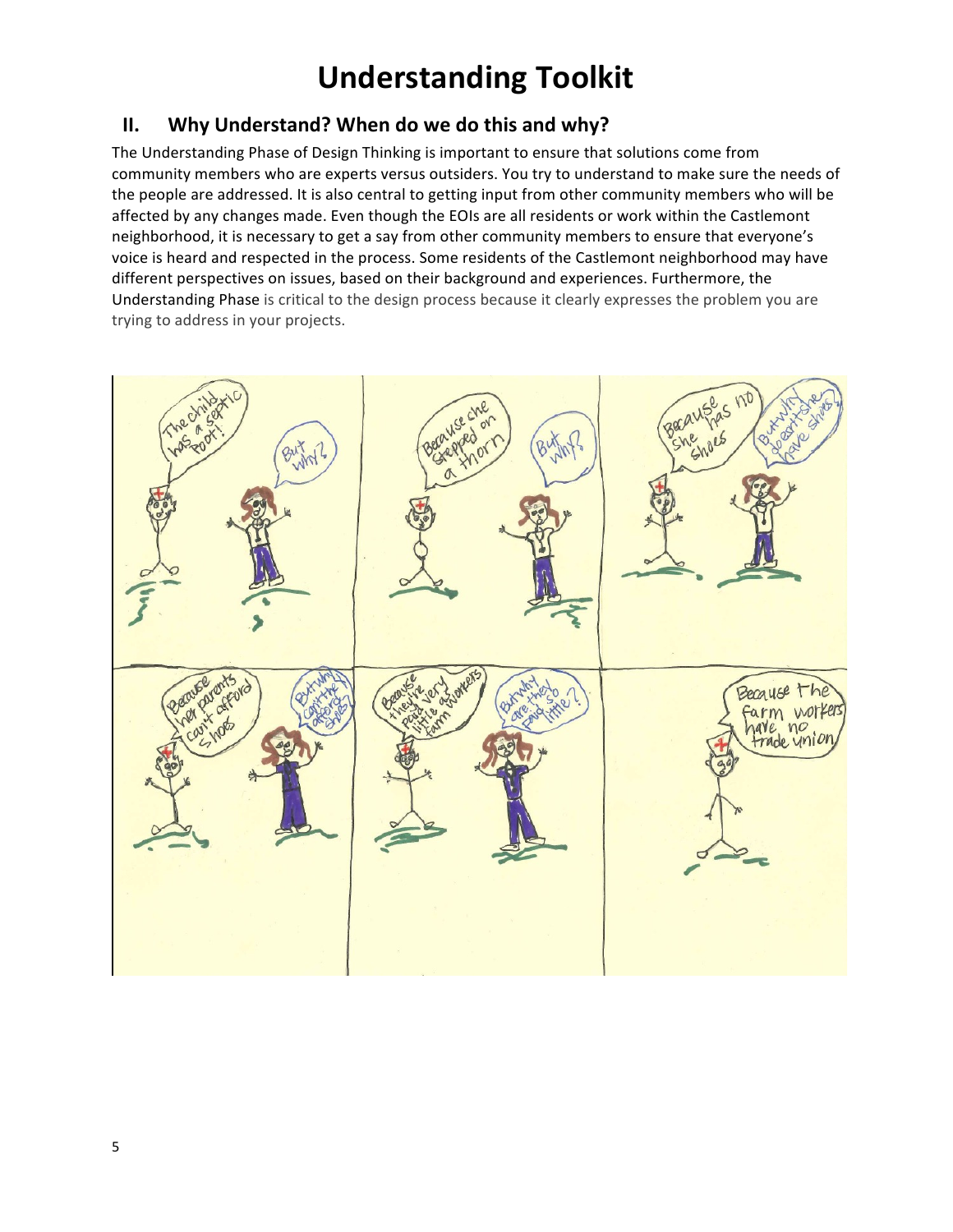#### **III.** Descriptions of Tools for each Stage

**Understanding Tools for Step 1:** Identifying assets, resources, needs and priorities in the community (within your focus area) to generate an *initial HMW question* that expresses the issue you want to address

#### **a) Walkabout**

- Purpose: To identify issues in the neighborhood or to gain a better understanding of issues/themes already identified in the neighborhood (in which case this activity can also be beneficial for Step 2 of the Understanding Phase). This activity may highlight needs that you may or may not already be aware of.
- Activity: For this activity take a walk around the neighborhood, take pictures and notes on things that stand out, and talk to residents. Try to see familiar things in a new way, with a fresh set of eyes. What is surprising? You might notice something new. Look out for positive and negative things in the neighborhood, signs that send a positive or negative message, resources, assets, underutilized spaces, abandoned spaces, etc. In this activity you can also shadow/observe residents in the community to learn more about what other residents do.

#### **b) Community Asset Map**

- Purpose: To map out assets and opportunities in the Castlemont neighborhood to ground ourselves in some positive things already taking place in the Castlemont area. This information can be used to analyze whether there are unrecognized assets from which the community can draw for particular strategic issues, and whether all segments of the community can access its resources. There are three tasks involved in the first activity. See the map below for an example of a fake neighborhood with its assets
- Note: We have 2 different activities you can use to create your community asset map. Activity 1 involves drawing a map yourself, while Activity #2 provides headings that you can use to think about and organize the assets in the neighborhood. Use one or both activities, depending on what makes the most sense for you!
- **Activity #1:**
	- $\circ$  Create an outline of the geographic region you are focusing on (in our case, the Castlemont neighborhood).
	- $\circ$  After drawing a map of the area, outline some of the landmarks, streets, and areas that are important to you in the neighborhood.
	- $\circ$  Map assets in the neighborhood. Assets can be places, events, can be experiences, people, etc. Feel free to draw around the map, include symbols, or add anything else to make sense of your map.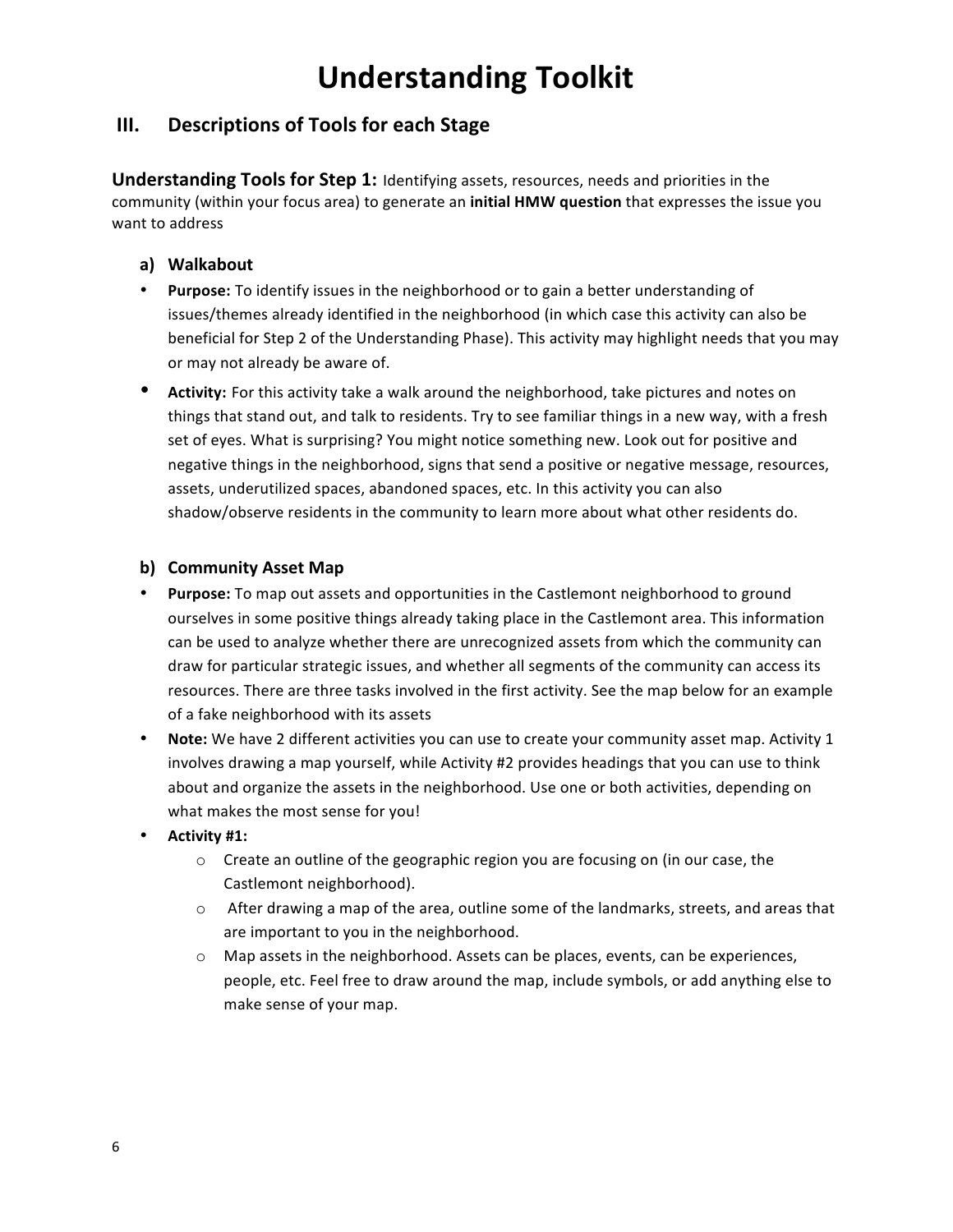#### **Fake Neighborhood Asset Map**



#### **Activity #2:** See example below



#### **Community Asset Map**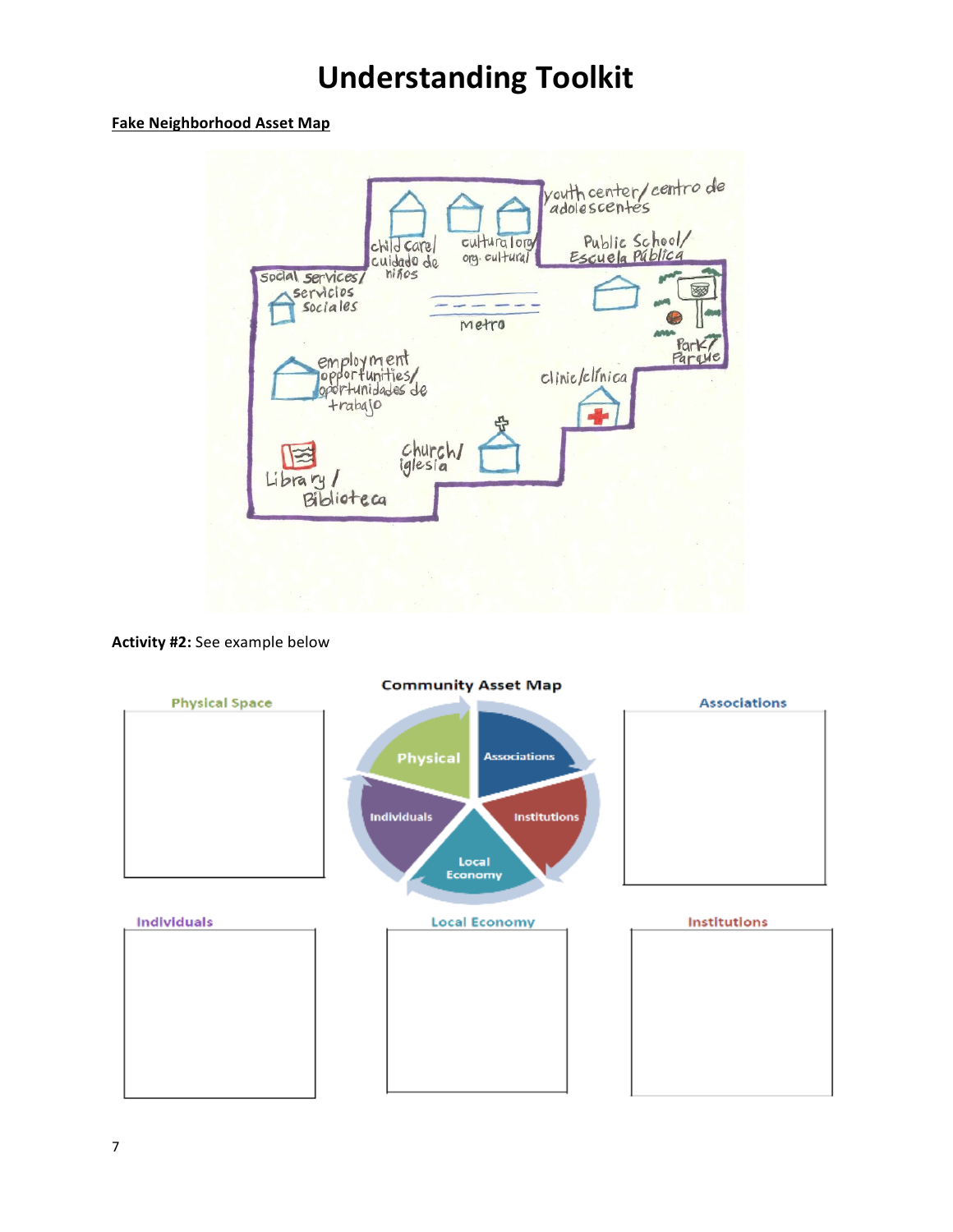#### **Photovoice**

o **Purpose:** To highlight social and environmental factors that can affect health **and** and to advocate for improvement in health for communities. To gain a greater understanding of what is going on in a specific area through pictures.



- $\circ$  **Activity:** Photovoice is a research method that involves giving cameras to people to take photographs that illustrate issues that concern them. Grounded in the tradition of empowerment education, photovoice aims to give voice through photos to people who might not otherwise have the power, opportunity, or audience to have their perspective on issues heard by others (1).
	- $\circ$  In our case, you can use this tool to learn more about an issue through pictures; by asking yourself what message is being portrayed in the pictures, and what is meaningful about the photograph.
	- For example, if you want to learn more about child care services in the Castlemont neighborhood you might take pictures of opportunities, locations, and families who have children to understand how much a need there is for this service.
	- $\circ$  You can use a camera phone or a camera to take pictures.



 $\circ$  When using photovoice as a tool, always make sure to ask permission before taking a picture, respecting the privacy of others. Additionally, be mindful of the ethics of photography and the purpose behind taking the picture. You also do not want to perpetuate a stereotype but rather be mindful of your goal to represent a community accurately—highlighting

resources, needs and assets.

#### **c) SWOT Analysis (Strengths, Weaknesses, Opportunities & Threats)**

(Adapted from the *Problem Finding Problem Solving* Fall 2011 Handbook from the University of California Berkeley Haas School of Business with permission)

- **Purpose:** A simple planning tool that can be used to facilitate engagement in a planning process. It is basically a focused brainstorm. SWOT is easy to facilitate and easy for participants to understand, thus making it one of the most popular group planning tools. In the context of the Understanding Phase, this tool can be helpful in generating HMW questions based on insight gathered from other tools like the walkabout and community asset map.
- **Activity: Below are the tasks** 
	- $\circ$  **Post a newsprint** divided into 4 quadrants with one of the letters S, W, O, T written in each quadrant OR post 4 different newsprints, each with one of the 4 letters on it.
	- o **Introduce the topic** you will be discussing: How to use the insight from the walkabout and community asset map to generate an initial HMW question.
	- $\circ$  **Brief explanation of the SWOT process:** Discuss the strengths, weaknesses, opportunities, and threats related to the Castlemont neighborhood. Talk through each of these categories separately and at the end prioritize some areas to focus on in order to generate a question that reflects the needs and priorities of the Castlemont residents. Remember that this is a brainstorm; there are no right or wrong answers. There is room for everybody's thoughts and ideas in this brainstorm.
	- o Start with Strengths. Strengths refer to internal strengths in the existing organization/program/situation/neighborhood. These are things that are within your control. What is going well? What works? What is good right now? You can include people, skills, accomplishments, systems, etc. Brainstorm and write down your ideas on the S paper. Potential questions to ask for this activity include:
		- i. What do you like about the Castlemont neighborhood?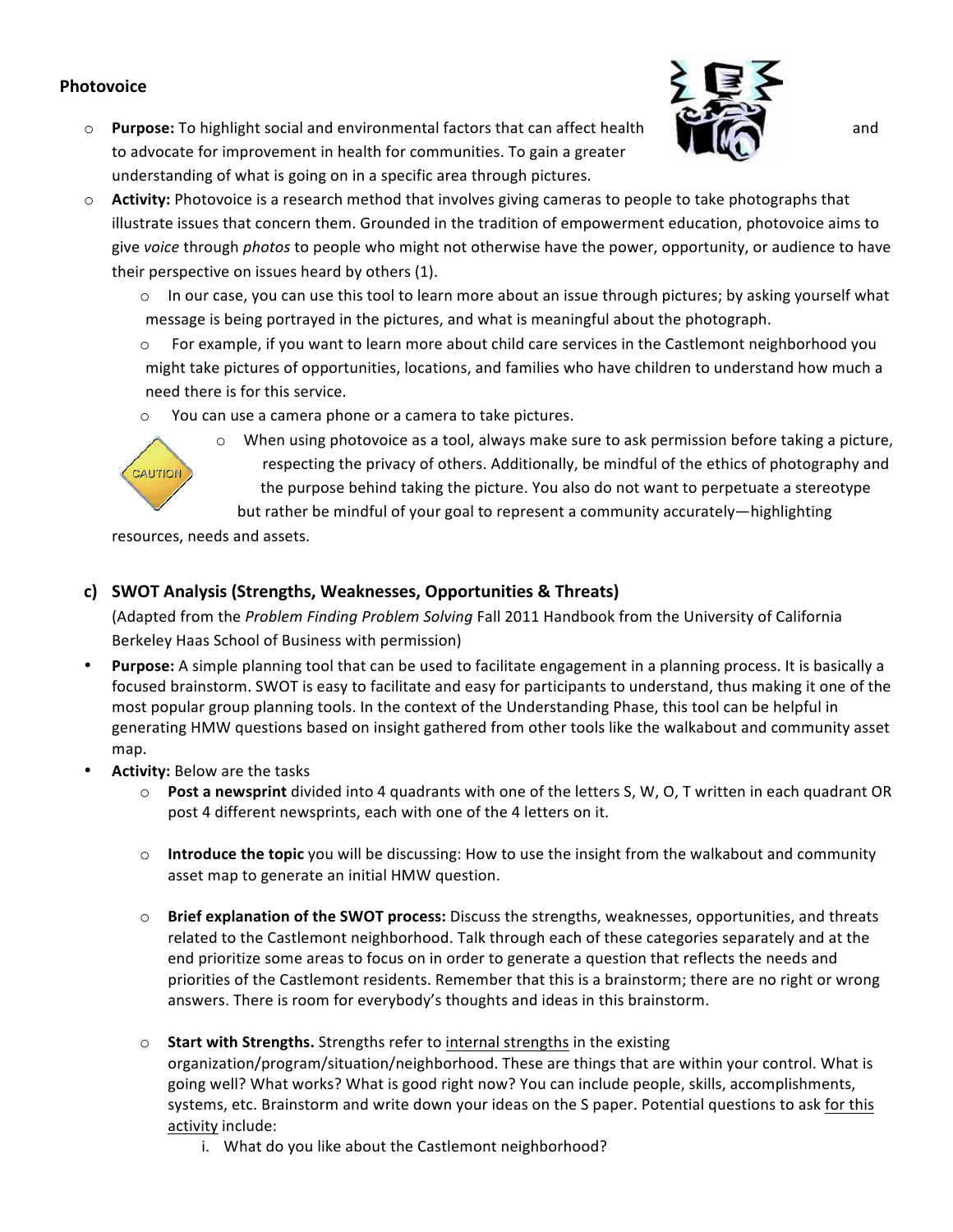- ii. What has been the easiest part of being a resident of the Castlemont neighborhood?
- iii. How has the Castlemont neighborhood helped you so far?
- iv. What do you think the community thinks is good about the Castlemont neighborhood?
- v. If you compared the Castlemont neighborhood to other neighborhoods, in what ways is it better?
- vi. What do you see as the most important strengths of the current Castlemont neighborhood
- $\circ$  **Weaknesses:** Weaknesses refer to internal weaknesses in the existing

organization/program/situation/neighborhood. What is NOT working? What is missing? What is bad? Again, you can include people (respectfully), systems, information, outcomes, etc. Brainstorm and write down your ideas on the W paper. Potential questions to ask for this activity include:

- vii. What do you not like about the Castlemont neighborhood?
- viii. What has been the hardest part of being a resident of the Castlemont neighborhood?
- ix. What is missing from the Castlemont neighborhood that would have made your experience easier or better?
- x. If you compared this neighborhood to other neighborhoods, in what ways is it less good?
- xi. What do you see as the biggest weaknesses of the Castlemont neighborhood?
- o **Opportunities:** Opportunities refer to external opportunities in the environment. For example, changes in the political, social or economic climates that might support some kind of new program or support some kind of change. What are the larger social/political/economic trends that might support innovation or improvement? For example, is there an external "champion" you might identify, a new funding opportunity, a (negative) change coming for competitors that might strengthen your position? Brainstorm and write down your ideas on the O paper. Potential questions to ask for this activity include:
	- xii. What good things are happening in Castlemont neighborhood in the field of education, safety and violence, community building, or the local economy that the Castlemont neighborhood can respond to and engage in?
	- xiii. What about within East Oakland or the SF Bay Area?
	- xiv. Are there powerful people (legislators, innovators, etc.) who support the Castlemont neighborhood?
	- xv. What social/economic/political trends might inspire/support improvements for the Castlemont neighborhood?
- $\circ$  **Threats:** Threats refer to external threats in the environment. For example, potentially negative changes in the political, social or economic climates that might negatively impact the existing organization/program/situation or make it hard to innovate or change. What are the larger social/political/economic trends that might create negative impact? For example, are there potential funding cuts, new competitors, changes in technology, etc. that might weaken your position? Brainstorm and write down your ideas on the T paper. Potential questions to ask for this activity include:
	- xvi. What bad things are happening in the Castlemont neighborhood in the field of education, safety and violence, community building, or the local economy that might impact the Castlemont neighborhood?
	- xvii. What about within East Oakland or the SF Bay Area?
	- xviii. What social/economic/political trends might make it hard for the Castlemont neighborhood to grow or improve?
- $\circ$  **Step back and look at the entire SWOT analysis.** Consider ways that elements in each of the sections connect to elements in other sections. Are there any clear themes? Any things that are more important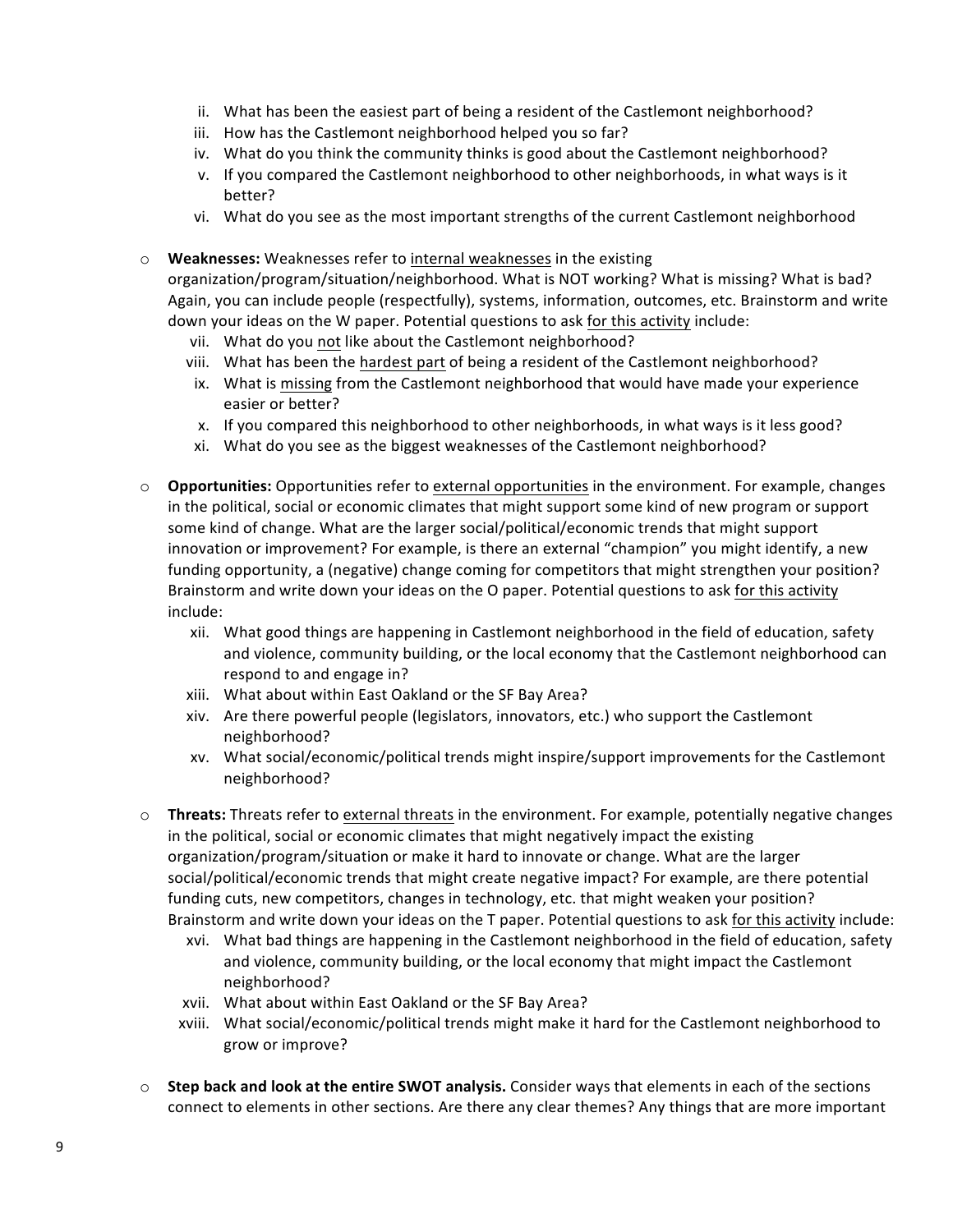than other things? One strategy in using a SWOT analysis as a planning tool is to identify strategies/program changes that will *transform weaknesses into strengths*, *transform threats into opportunities*, and/or to *align strengths and opportunities*.



Potential questions to ask:

- How can we build on existing strengths?
- How can we address or minimize existing weaknesses?
- How can we use our strengths to respond to a new opportunity?
- How can we use our strengths to minimize an upcoming threat?
- o **Prioritize.** Generate HMW questions keeping the strengths, weaknesses, opportunities and threats within the Castlemont neighborhood in mind.

#### **d) Brainstorm Map**

- **Purpose:** To come up with an initial HMW questions that will drive the issues we want to address
- Activity: Based on the needs, priorities, and assets of the community, you already have some focus areas to work on (in our case they are: Education, Community Building, Safety and Violence, and Local Economy). At this point you have already developed some preliminary HMW questions, continue to develop more HMW questions to address these areas. You can do this by putting up 4 large construction papers each labeled as one of the focus areas. Then, write HMW questions on sticky notes and place them under the topic area you think it belongs.
	- $\circ$  For example, to address the issue of Local Economy, one EOI asked: **How Might We make positive use** of vacant lots?
	- o However, this question could also be categorized in the Safety and Violence, Community Building, or Education focus area. This shows us how related all of these focus areas are. For instance, one project even if it was geared towards addressing one focus area may affect multiple focus areas and produce positive, unintended consequences.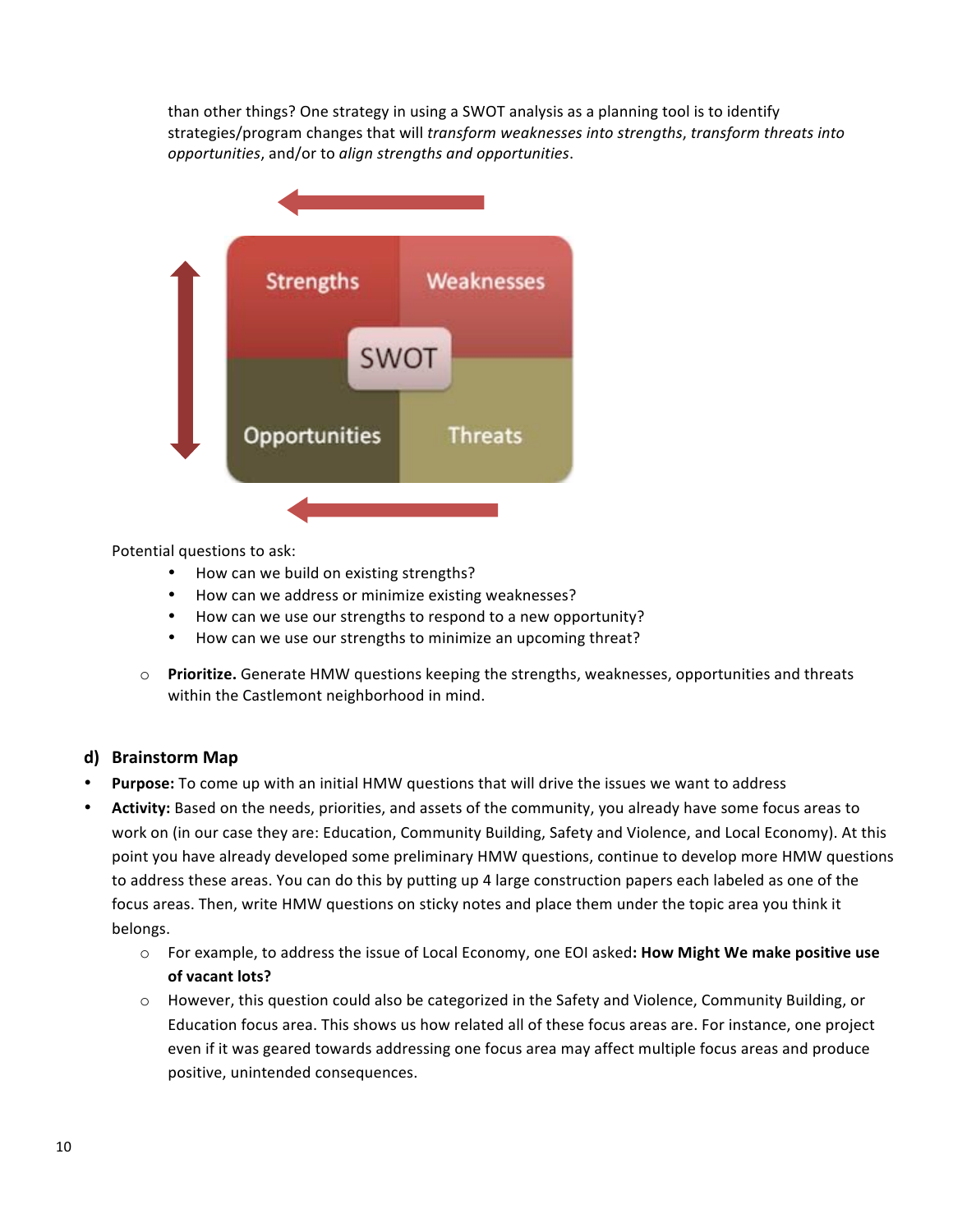#### **e) Behavioral Mapping**

- **Purpose:** To reveal how a place is being used or not used or to reveal an individual's behaviors
- Activity: Behavioral mapping is a type of observation research that tracks behavior over space and time. You can track a specific place or an individual. For example, you can map how many vacant lots, liquor stores or grocery stores there are in a particular space. If you are tracking an individual, you can map the shopping-related behaviors of individuals at liquor stores versus grocery stores or generally.

#### **f) Secondary Research**

- **Purpose:** To gain a general understanding about a topic area
- Activity: Go on the internet, use google to do a general search about something. This may reveal others working on similar projects in other places or perhaps others that are doing related work in the same location that you can cross collaborate with. You can also learn more about your focus area this way.

#### **Understanding Tools for Step 2:** Research, and ask to better understand the issue

#### **a) Interview**

- **Purpose:** To research and ask to better understand the issue. We want to make sure that the community voice is heard. Even though the EOIs are all community members of the Castlemont neighborhood, they do not represent the entire community, which is why it is important to get input from other residents as well.
- **Activity**
	- $\circ$  Identify the key questions you want to understand from residents
	- $\circ$  Create a guide for yourself and others to use when conducting interviews
	- $\circ$  Make sure you have a script to clearly explain to people what the interview information will be used for
	- $\circ$  Go out in PAIRS so that one person can take notes while the other person asks the questions
- **Tips for an Interview:**

Ask why. Even when you think you know the answer, ask people why they do or say things. The answers may surprise you. A conversation started from one question should go on as long as it needs to.

**Never say "usually" when asking a question**. Instead, ask about a specific instance or occurrence, such as "tell me about the last time you  $\ldots$ "

**Encourage stories**. Ask questions that get people telling stories.

Pay attention to nonverbal cues. Be aware of body language and emotions.

**Don't be afraid of silence.** If you allow for a silence, a person has the opportunity to reflect.

**Don't suggest answers to your questions.** Even if they pause before answering, don't help them by suggesting an answer. This can unintentionally get people to say things that agree with your expectations.

Ask questions neutrally. "What do you think about buying gifts for your spouse?" is a better question than

"Don't you think shopping is great?" because the first question doesn't imply that there is a right answer.

**Don't ask binary questions**. Binary questions can be answered in a word; you want to host a conversation built upon stories. 

**Only ask one question at a time, one person at a time.** Resist the urge to ambush your user.

#### **Example of an open-ended interview question:**

What are some positive things taking place in the Castlemont neighborhood?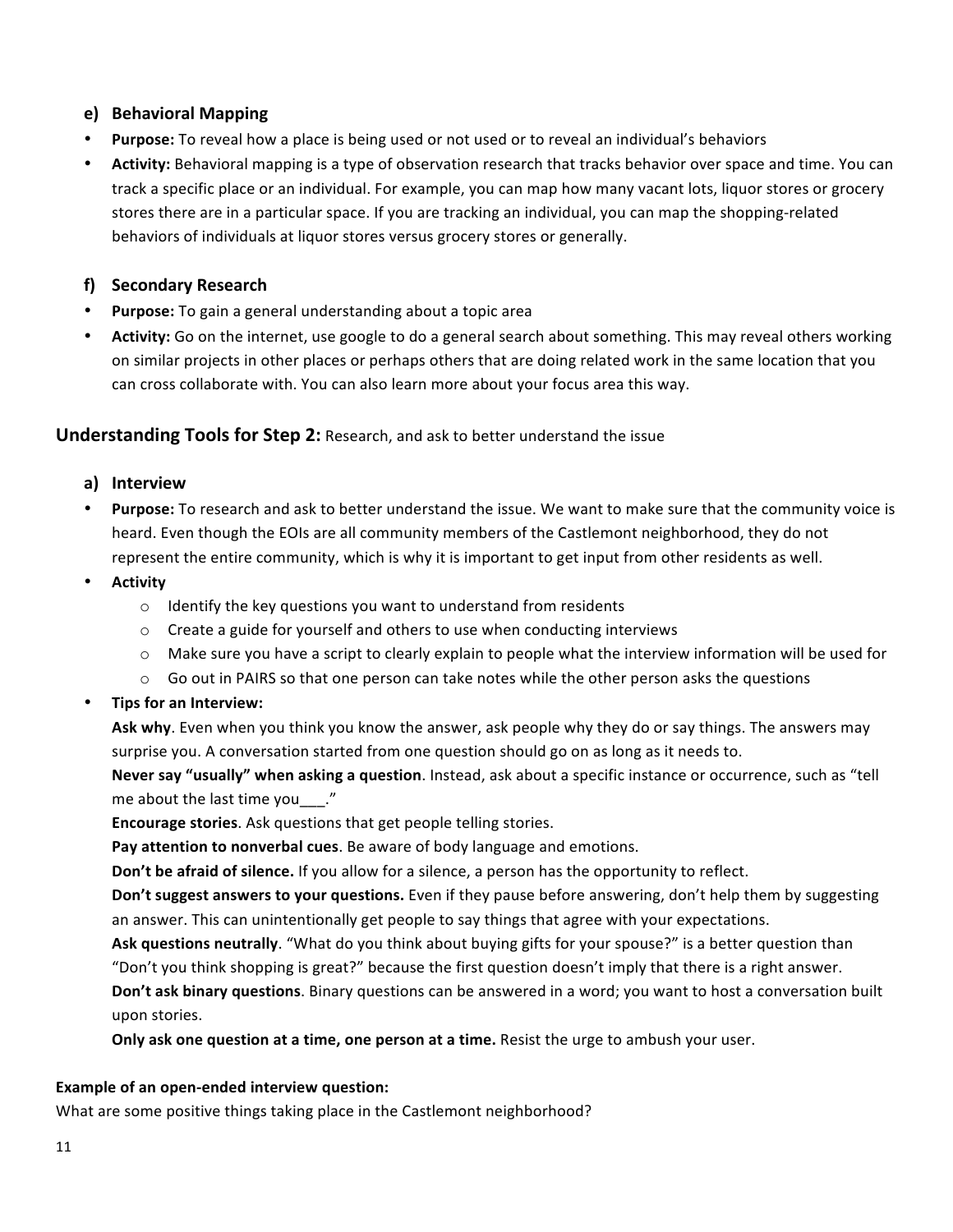**Pros:** allows for clarification; able to gather in-depth information and to pursue hunches; can tailor the discussion to the individual; more personalized approach; easier to ask open-ended questions; use probes and pick up on nonverbal cues; open ended questions gives residents the opportunity for them to truly express how they feel versus assuming how they feel

**Cons:** expensive, the interviewer's presence and characteristics may bias results; slow method; may reach a smaller sample

#### **b) Survey**

- Purpose: To research and ask to better understand the issue
- Activity: Brainstorm closed- ended questions to include in a survey. Closed-ended questions provide a specific answer. These questions are usually in a multiple choice format.
	- $\circ$  Identify questions you want an answer to and what the answer choices would be
	- $\circ$  Create a survey once you have developed the multiple choice questions and answer choices
	- $\circ$  Plan when you want to pass out the survey and who you want the survey takers to be

#### **Example of a closed-ended question:**

*What do you think is the most important focus area to work on to improve the health of the Castlemont neighborhood?* 

- a. Community Building
- b. Education
- c. Safety and Violence
- d. Local Economy

**Pros**: easy to do with a large group; ease of administration; ability to tap the "unseen;" sensitivity to subgroup differences; sample can be used to provide much information about a population; can provide an opportunity for many people to be involved in the decision-making process; can be used to record behaviors as well as opinions, attitudes, beliefs and attributes

**Cons:** subject to misinterpretation depending on how questions are designed and asked; tendency for scope of data to be limited especially if it is a multiple choice survey

#### **c) Townhall Meeting**

- Purpose: To research and ask to better understand the issue
- Activity: Set up a time and place that is convenient for community members to meet to discuss issues surrounding the neighborhood. This is a great way to get input from a lot of community members so it has the potential for a high impact, but it requires many resources to achieve this. For example, outreaching for the event may be difficult as you might require flyers to spread the word within the community.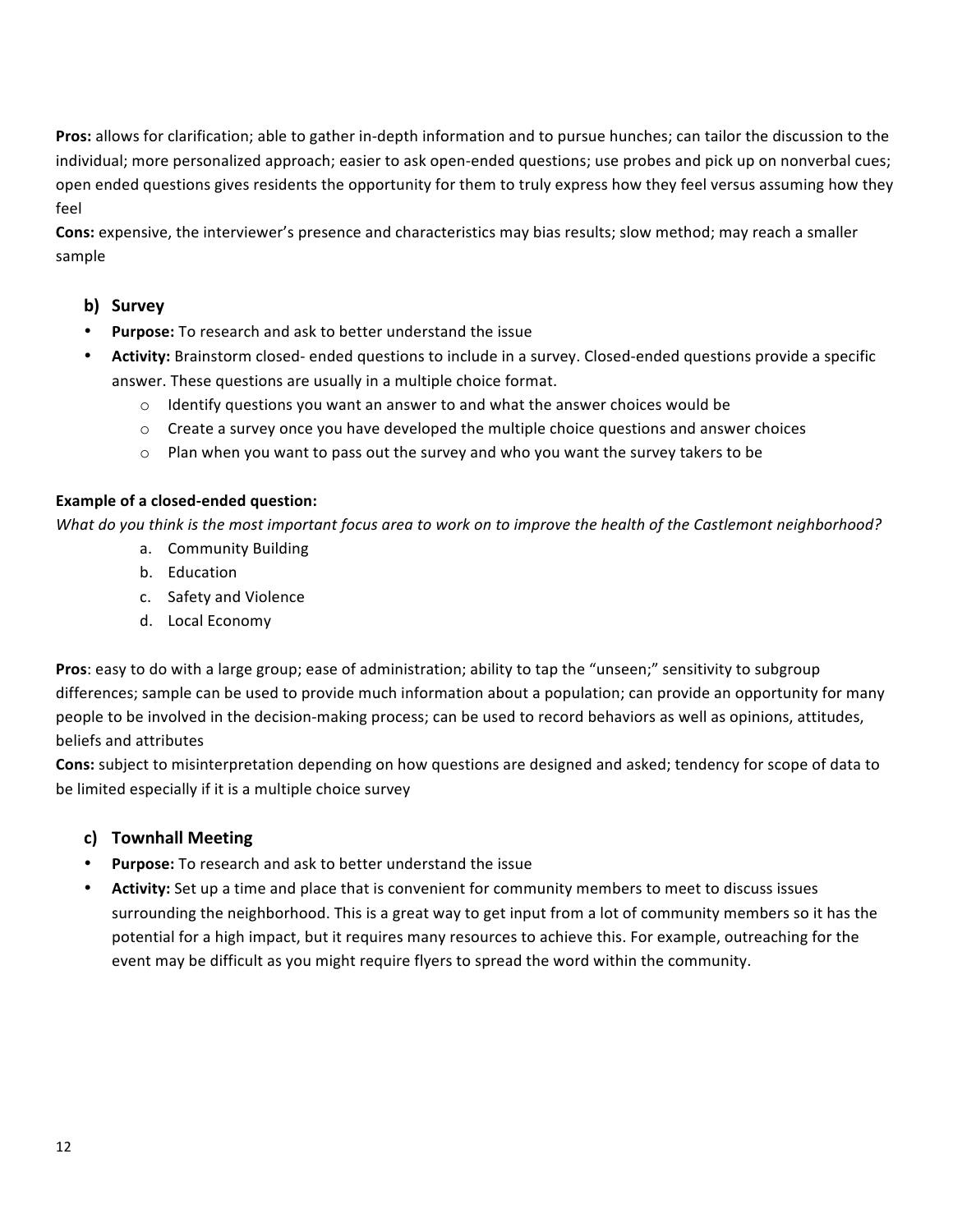#### d) **Photovoice**

- **Purpose:** To include other community members in a conversation. To understand the experiences of other community members by seeing it through their eyes.
- **Activity:** Similar to the photovoice tool in step 1 of the understanding phase **Example 1** except this time you are not the ones taking pictures. Identify and ask acquaintances, neighbors, friends, family and other residents or community members to take pictures about a certain topic-for example, child care services.



- $\circ$  Ask participants to take pictures of their experiences with child care services. By having others take pictures, you are further researching your topic area and asking others to seek even more understanding.
- $\circ$  Let participants know that they can use their phones or a camera to take pictures.
- $\circ$  Ask them why they took the pictures they did and what each picture means to them. What is the significance of the photograph?
- $\circ$  You can ask individuals to engage in this activity at an event or casually if you run into a friend at the grocery store, mall or library.
- $\circ$  Then, have them send back their pictures and findings to an email or as a text message.

#### **e) Focus Group**

- Purpose: To research and ask to better understand the issue
- Activity: Invite community members to a focus group. A focus group is a group of people assembled to participate in a guided discussion about a particular thing or to provide feedback on something. Make sure the facilitator limits the number of close-ended questions and maximizes the number of open-ended questions to allow participants to share their points of view.
	- $\circ$  Think about who you would like to invite for a focus group. Who are you trying to target? In the case of the EOI project, you want to hear from other Castlemont neighborhood residents.
	- $\circ$  Recruit a trained facilitator to facilitate the focus group, making sure she/he can manage a group well to stay on track
	- $\circ$  Brainstorm open-ended questions to foster a conversation among the group. Keep in mind what you want to learn from the group.
	- $\circ$  Reserve a space to host the focus group
	- $\circ$  Remind focus group participants of the date of the event
	- $\circ$  Brainstorm ground rules with the participants for the focus group
	- $\circ$  Consider having snacks for the participants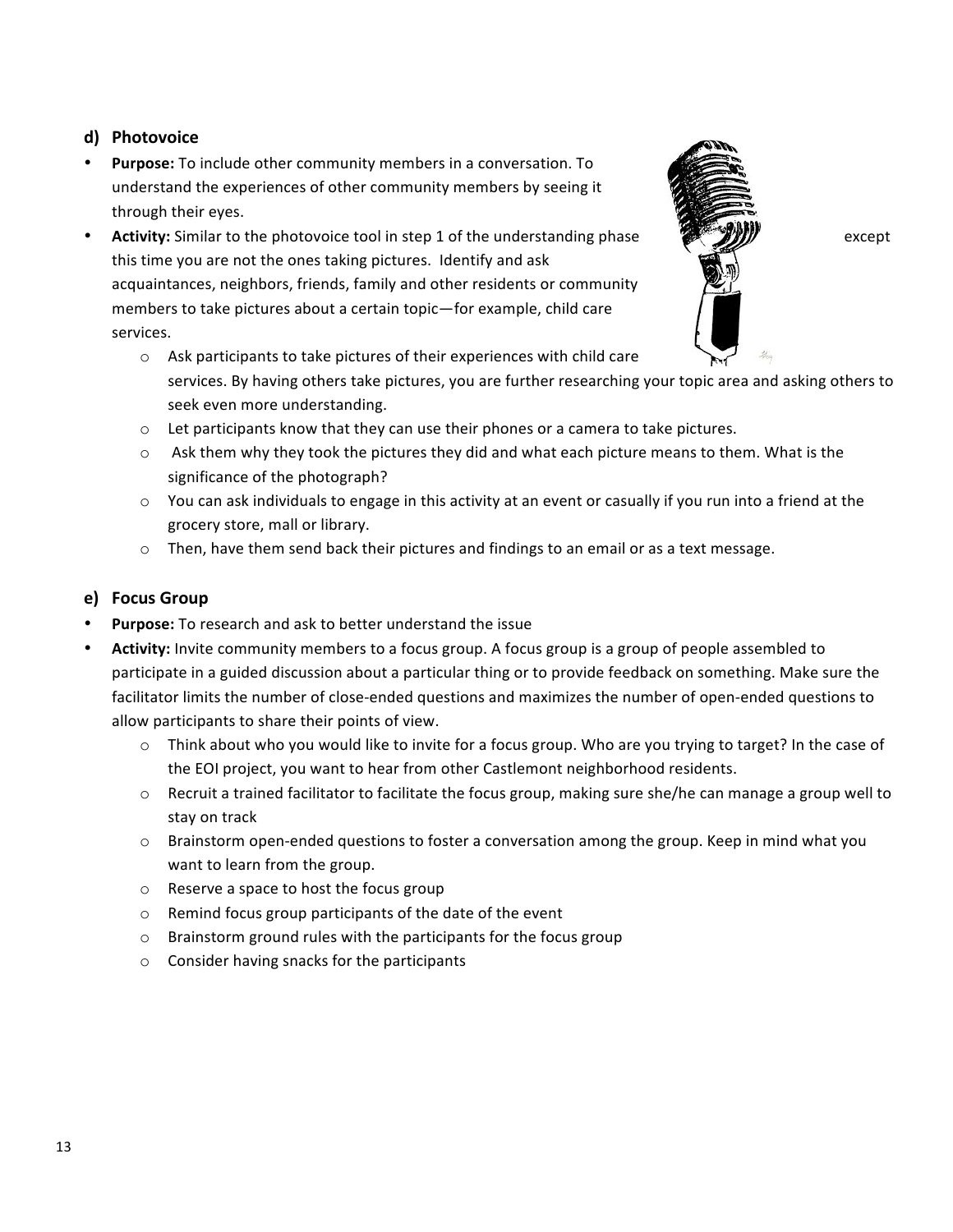#### **Tips for a Focus Group:**

-Make sure that one person does not dominate the conversation. To ensure this, work with a trained facilitator that can steer the conversation back on track if the conversation goes off topic

-Leave room for new discoveries. If participants bring up something new that is not in the agenda, let them finish their thought before cutting them off. This information may be relevant and lead to a new discovery.

-Remember to set ground rules as a group

-Remember to compensate participants in some way for their time

**Pros:** efficiency getting information from a number of people; provides immediate sharing and synthesis; less expensive and faster than personal interviews; group members stimulate each other; generate fresh ideas

**Cons:** lack of confidentiality; input may be unbalanced because some group members dominate; group members and interviewer can bias responses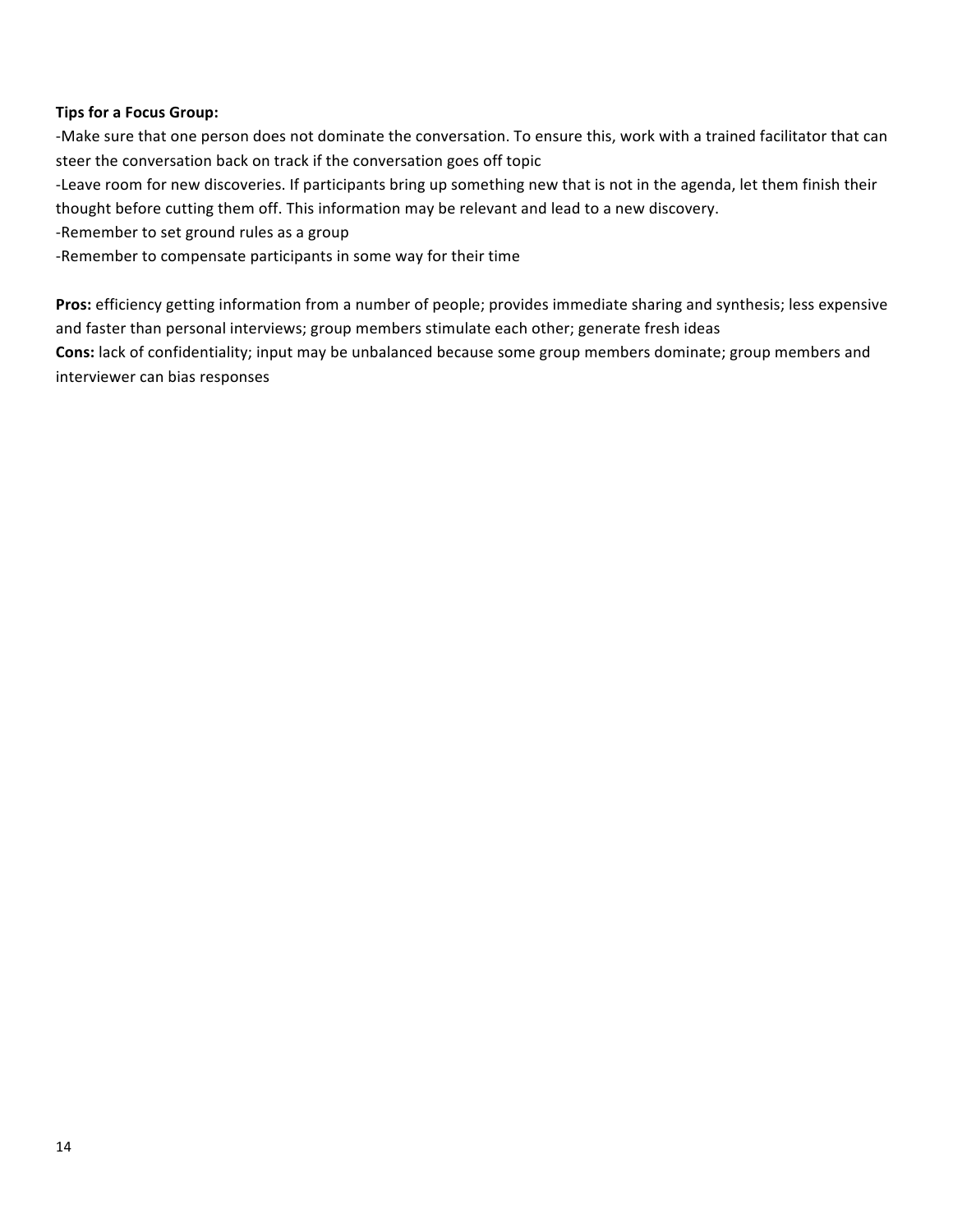#### **Understanding Tools for Step 3:** Extract insights based on what you have observed and learned

#### a) Grid of Observations and Insights

Adapted from (Hope & Timmel, 1995, Book I, p.62); Race, Power, and Privilege workshop with Vincent Vasquez; Innovations in Problem Solving Workshop by Clark Kellogg (Berkeley, 2014)

- Purpose: To identify further insights around key problems/generative themes and go deeper into understanding and exploring these issues
- Activity: See below for a description

| <b>Grid of Observations and Insights</b> |                                                                  |                                                        |                                                  |                                                                |                                    |                                                           |                                                        |
|------------------------------------------|------------------------------------------------------------------|--------------------------------------------------------|--------------------------------------------------|----------------------------------------------------------------|------------------------------------|-----------------------------------------------------------|--------------------------------------------------------|
| Theme/<br>Problem/<br><b>Issue</b>       | <b>Observations</b><br>about<br>problem -<br>what do you<br>see? | <b>How does</b><br>the problem<br>make people<br>feel? | How do<br>people<br>cope with<br>the<br>problem? | <b>What values</b><br>& beliefs are<br>tied to the<br>problem? | What is<br>causing the<br>problem? | Who controls<br>the decision-<br>making on<br>the problem | What is<br>being done<br>to address<br>the<br>problem? |
|                                          |                                                                  |                                                        |                                                  |                                                                |                                    |                                                           |                                                        |
|                                          | <b>Insights</b>                                                  |                                                        |                                                  |                                                                |                                    |                                                           |                                                        |
|                                          |                                                                  |                                                        |                                                  |                                                                |                                    |                                                           |                                                        |

- Identify a particular key theme/problem/issue observed in the community
- Use interviews, observations, informal conversations, and research to LEARN about the issue in the community
- Use the grid to organize what you have learned and to probe deeper into what you have observed and understood from people, from research, and from your own experiences
- Identify **insights** about that issue driven by what you have observed and learned
	- o **Insight**: Something that makes meaning of what was observed or understood by identifying a pattern in observations, identifying surprising aspects of the problem, going beyond what you see/learn to try understand "why," making sense of contradictions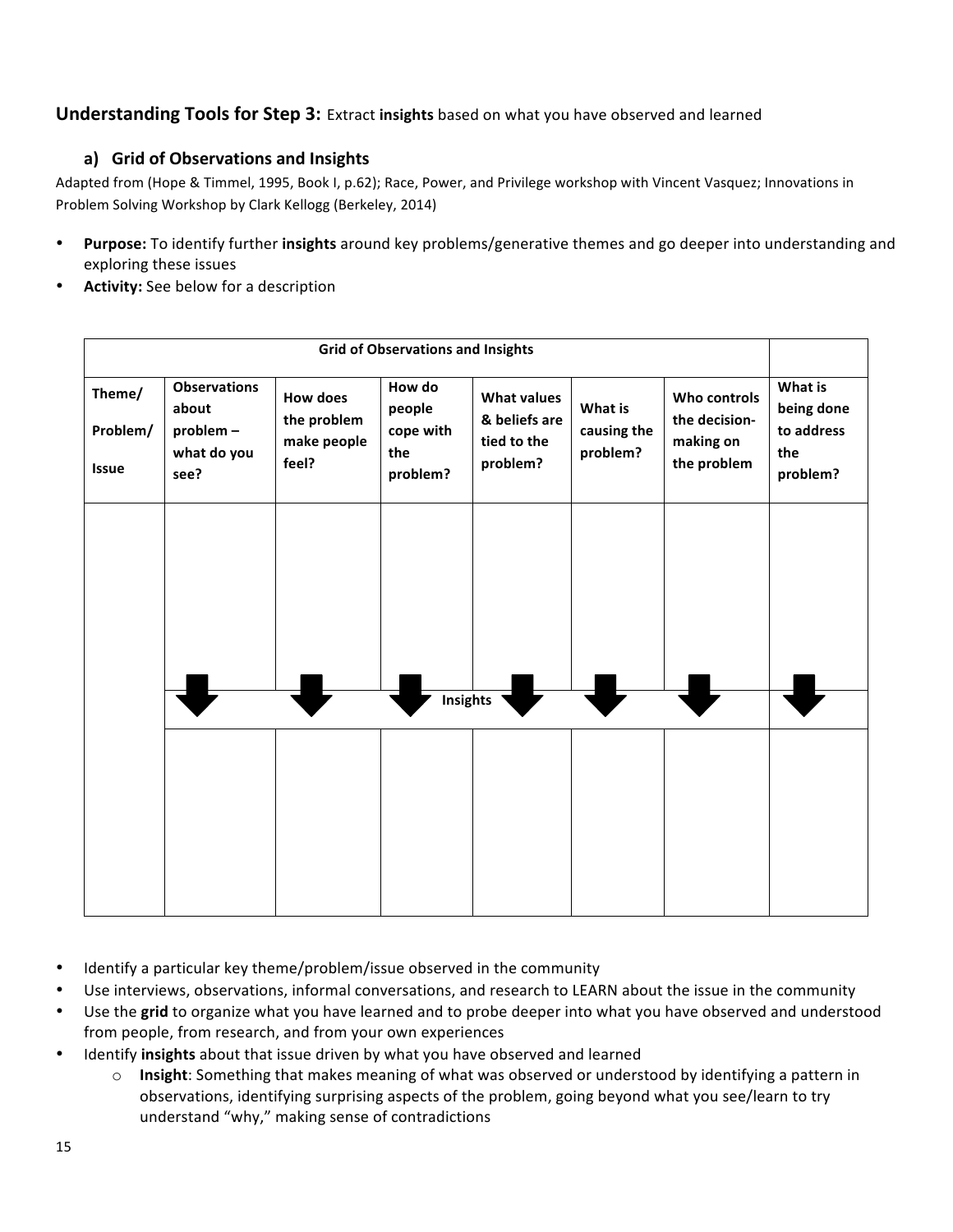- o **Example:** 
	- **Observations** there is lots of trash in some parts of the neighborhood, and in other parts of the neighborhood there are not; people express that they don't like how much time and money it takes to bring things to the dump; people don't know if there are resources that could pick up
	- **Insight** Barriers like time, money, and knowledge keep people from disposing of trash properly

#### **b) Force Field Analysis**

- **Purpose:** To identify strategies or activities that will support change. This is a great tool to use during the planning process as you extract insights based on observation and what you have learned.
- Activity: There are several stages numbered in this activity below.
- 1) **Identify the issue that you would like to change:** For example select one thing about the Castlemont neighborhood that you would like to change. For example: more child care resources, more public schools, better quality schools, more lighting in the streets after a certain hour, etc. Write the issue at the top of a Force Field Diagram.



- 2) **Idea behind the Force Field Analysis:** There are forces and influences that constantly act on every issue, even when we can't see them (for example, gravity). A situation or issue stays the same way not because there is nothing influencing it, but because there is a balance or equilibrium between the pressures to change and the pressures to stay the same. If we can identify all of these forces, it can help us identify what we should do to effectively change the situation.
- 3) **Force Field Analysis process:** Identify and map out all the forces that affect the issue identified. There are no right or wrong answers. If you are working on this activity in a group, there may be different opinions, but there is no need to debate them, there is room for everybody's thoughts and ideas in this process.
- 4) Driving and restraining forces. Identify two different types of forces, or influences: Driving forces are things (people, conditions, structures, motivations, etc.) that will **SUPPORT** accomplishing the desired change. Restraining forces are things (people, conditions, structures, motivations, etc.) that are responsible for keeping things as they are, and that will PREVENT change.
- 5) Start with identifying Restraining Forces. Why is the issue the way it is right now? What keeps it this way? Brainstorm the reasons, conditions, structures, people, motivations, etc. that cause the situation to be the way it is. For each force identified, draw an arrow and write the name/description of the force on the Restraining Forces side of the paper. Potential questions to ask for this activity include:
	- a. Why is this situation the way it is?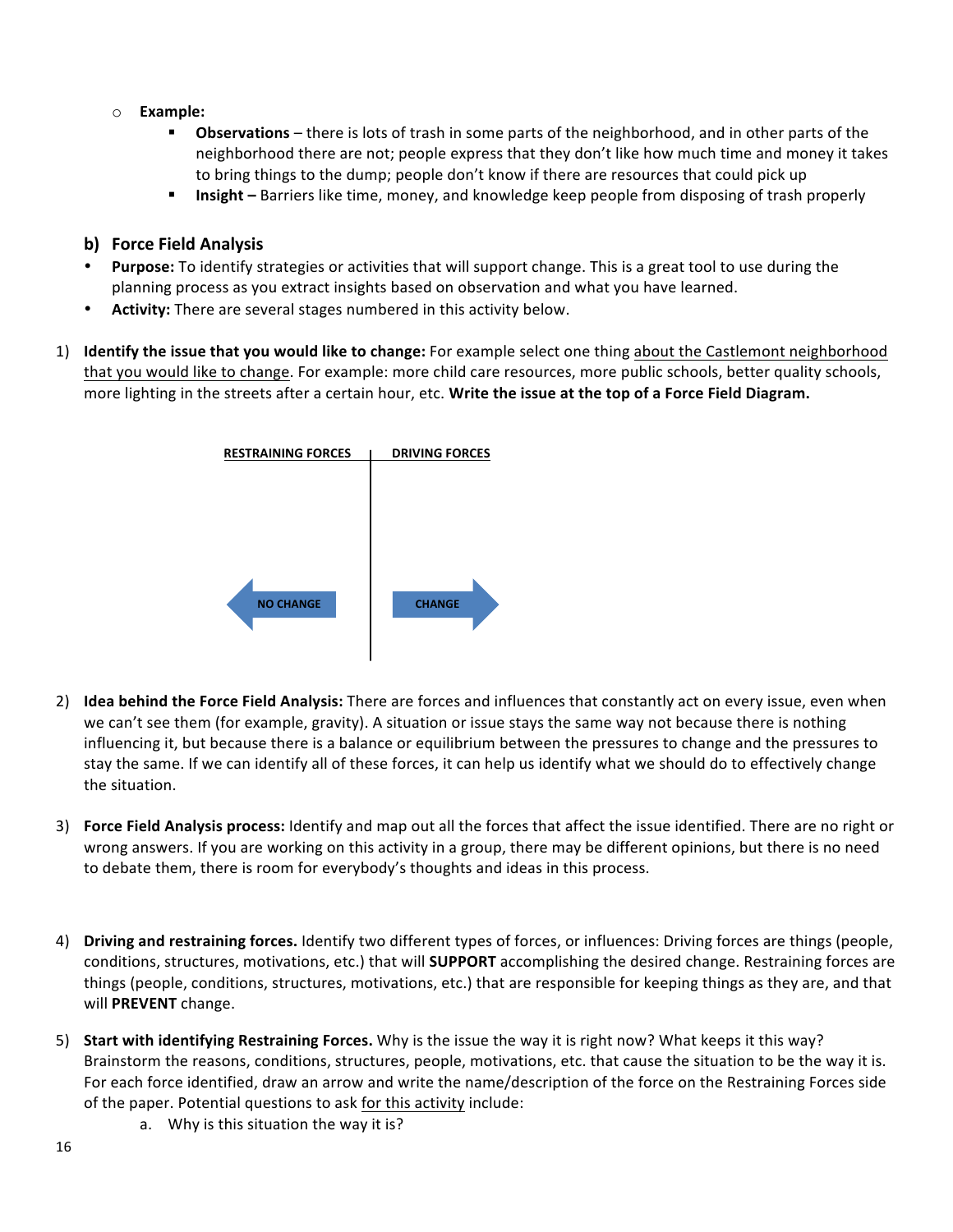- b. What conditions in the external environment cause/contribute to it? (i.e. social/economic/political forces)
- c. What things in the internal environment cause/contribute to it? (i.e. attitudes, lack of knowledge, systems, people, etc.)
- d. Why doesn't this situation change on its own?
- 6) Next, identify the Driving Forces: What would support this issue changing? What resources, people, attitudes, contextual issues, etc. would need to change in order for this situation to change? Allow the group to brainstorm. For each force identified, draw an arrow and write the name/description of the force on the Driving Forces side of the paper. Potential questions to ask for this activity include:
	- a. What changes in the external environment would cause/contribute to change? (i.e. changes in social/economic/political forces)
	- b. What things in the internal environment would cause/contribute to change? (i.e. changes in attitudes, lack of knowledge, systems, people, etc.)

If this situation were changed, what would the rest of the environment (internal and external) look like? What else would be changed?

7) Assess the strengths of the various forces, both driving and restraining. Have a discussion about the varying strengths of the identified driving and restraining forces. Is each force weak, strong, or very strong? Which is the most significant/most important force on each side? What are their relative strengths/importance? As you identify strengths, use a marker to thicken or lengthen the arrow lines of strong/significant forces.

weaker force  $\longrightarrow$ stronger force strongest force

- 8) Prioritize. Have a discussion about which forces you can actually influence. Which would be easiest to change? Which would make the most difference to change? (Typically, the stronger the force, the more difference it makes to change it.) The group can identify forces they feel able to change on either side of the diagram. The goal is simply to disrupt the balance/equilibrium that is keeping the situation the way it is. Reducing or eliminating a restraining force is just as effective at producing change as strengthening a driving force.
- 9) **Concrete action steps.** The most effective change processes end with very clear and explicit next steps. Identify next steps that can be taken to support the identified change(s). Try to identify the next step, who will be responsible for it, any additional support or resources they need, when it will be done, etc. (like action planning)

#### **Understanding Tools for Step 4:** Narrow/redefine the HMW question based on those insights

#### **a) Brainstorm Insights**

- **Purpose:** To use the insights to create a more narrow HMW question
- **Activity:** 
	- $\circ$  Brainstorm insights from the previous activities on stickies and place them on a large construction paper or on a board
	- $\circ$  Group the insights into focus areas
	- $\circ$  Come up with HMW questions resulting from the focus area insights
	- $\circ$  Dot vote on the ideal HMW questions to pursue
		- Each person is assigned 3 "votes" that they can use however they would like—if you really like one idea, you can put all 3 votes towards that idea. If you really like 2 ideas, you can spread out your votes 2 and 1. If you like 3 ideas equally, you can divide your 3 votes between the 3 ideas.
		- " After they person has used his or her votes, identify which HMW question has the most dots! If there is a tie, discuss as a group.